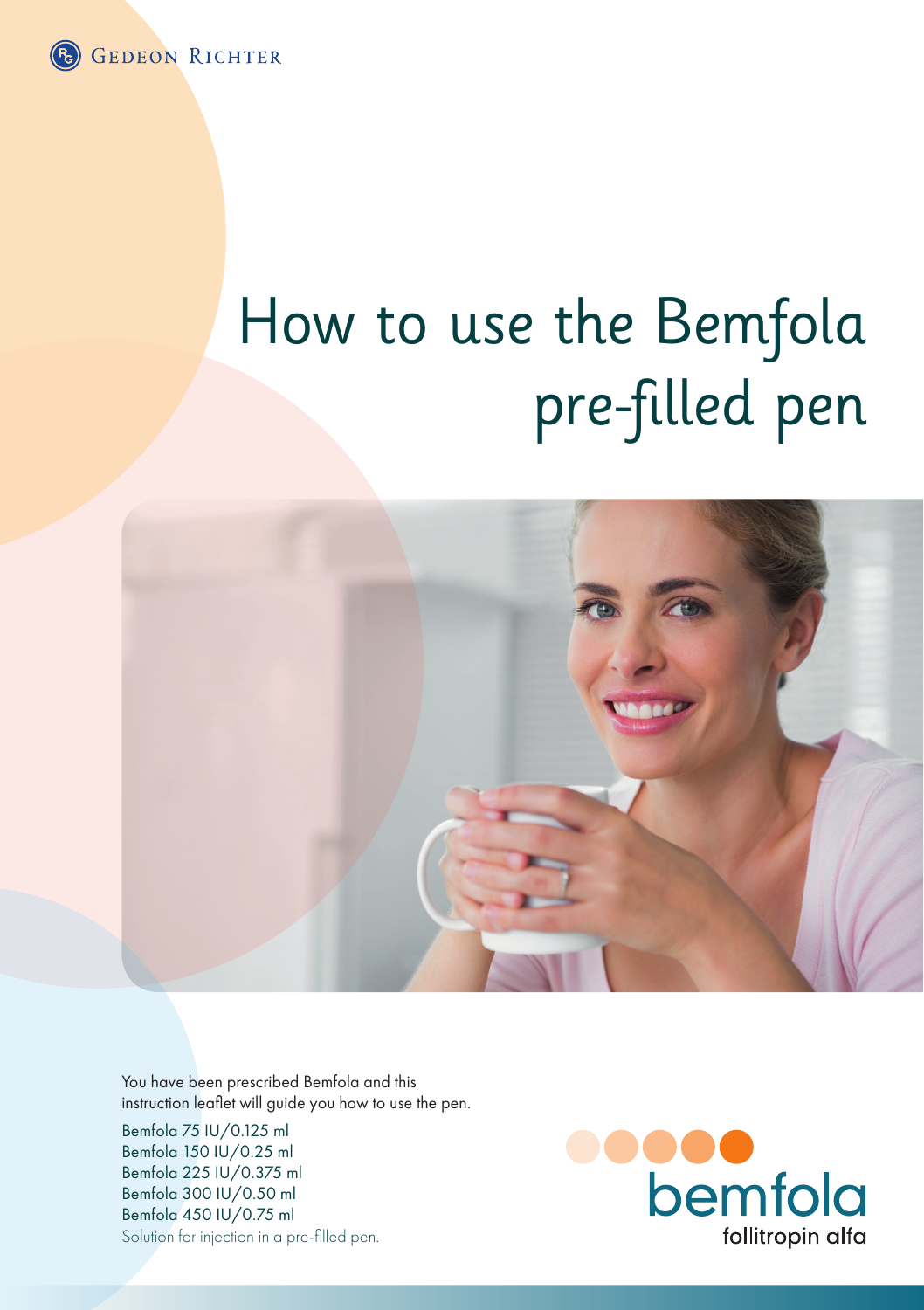

The different parts of your pen



## Getting your pen ready

Remove the peel tab from the injection needle. Hold the pen as shown in the picture to avoid pushing the dosage knob. Attach the needle by clicking it into place.

Remove the outer needle cap. Keep it for later. You will need it after the injection. Remove the inner needle cap.



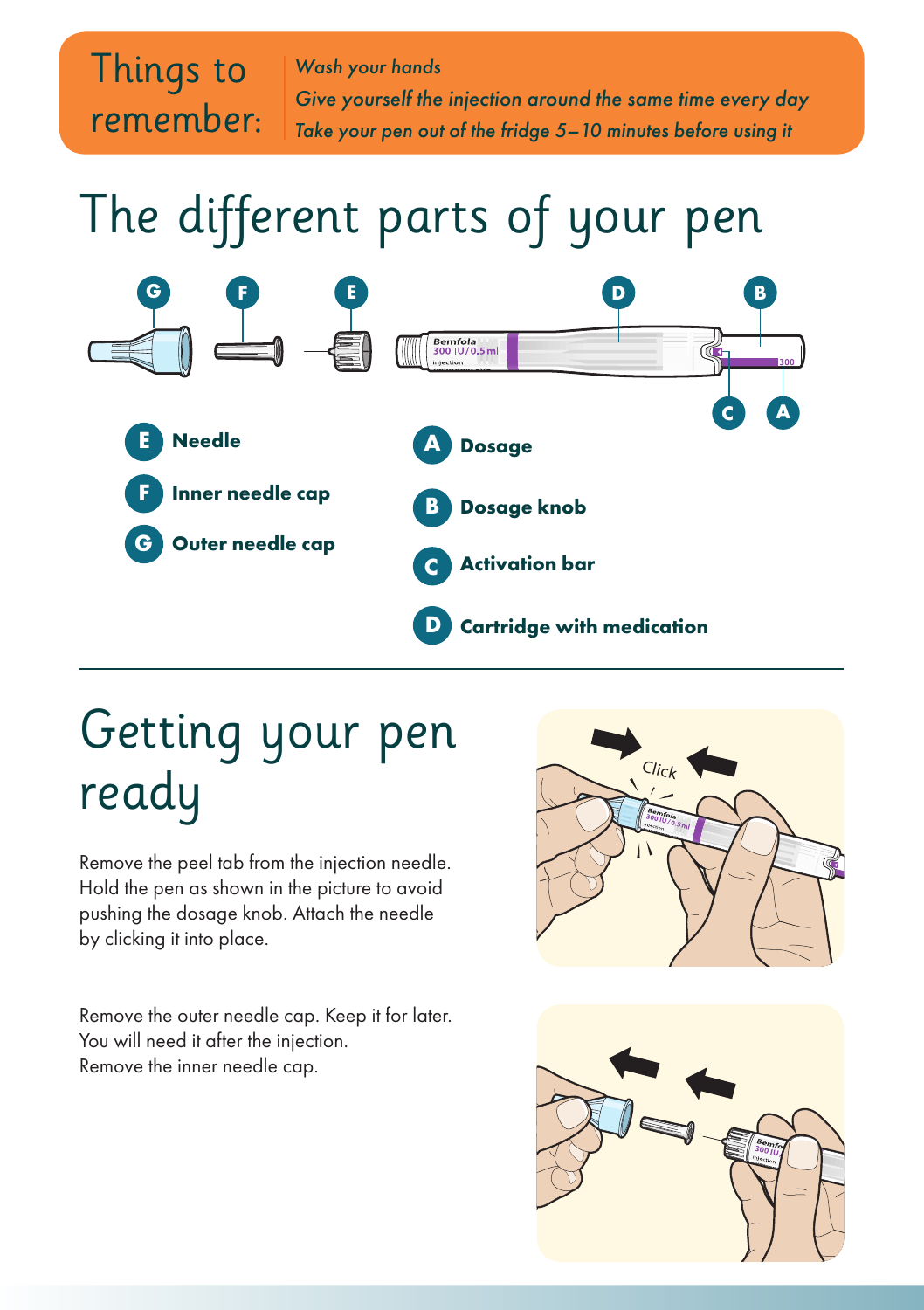Hold the pen so the needle is pointing upright.<sup>1</sup> Push the dosage knob in until it stops. The activation bar disappears and some liquid should splash out  $-$  this is normal.<sup>2</sup> If no liquid splashes out, do not use the pen, take a new one.



# Setting the dose

Turn the dosage knob until your prescribed dose is in line with the display window. The pen is now ready for injection.



### Giving yourself the injection

Immediatly inject the liquid (normally in your tummy) according to the instructions from your doctor or nurse. Lightly pinch the skin of the injection area and insert the needle. Caution! Do not push the dosage knob while inserting the needle!

Push in the dosage knob slowly and continuously until it stops and the dose bar has disappeared. Do not remove the needle immediately. Wait for 5 seconds before pulling it out.

After the injection: Replace the outer needle cap and put the used needle in a closed container (bottle or milkbox) and throw it away in the household waste.

The rest of the used equipment is also thrown in the household waste.